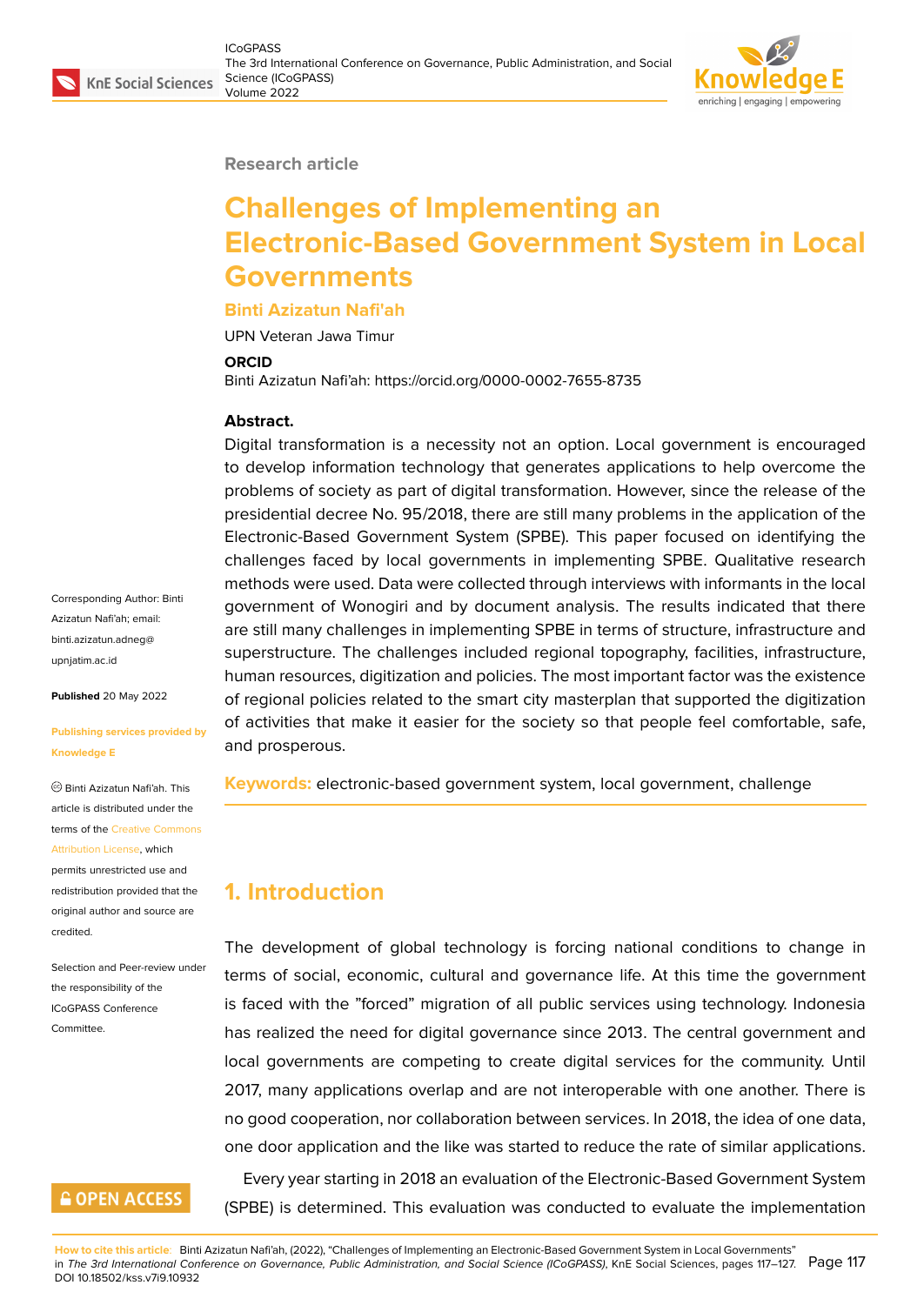of e-government at the local government level. Of course, it is also literate for local governments about special applications for local governments. In Java, the average SPBE evaluation results showed good results.



**Figure** 1: National SPBE Value Map in 2020.

Based on the 2019 SPBE evaluation, Central Java Province received an SPBE index of 3.85 and was included in the very good category [1]. Central Java is the only province that gets the very good predicate. One of these predicate is the SPBE index from the regional government in Central Java. However, not all local governments in Central Java have good SPBE index. One of the districts th[a](#page-8-0)t has not had a good SPBE index is Wonogiri Regency [1].

Wonogiri Regency in 2019 only entered the predicate enough with an SPBE index value of 2.51 [1]. The achievement of the Wonogiri SPBE index is still included in the low predicate. It is neces[sa](#page-8-0)ry to improve the implementation of SPBE at the government level of Wonogiri Regency. Since the results of the 2019 SPBE index came out, the Wonogiri Reg[e](#page-8-0)ncy government has been determined to focus on digital development. Wonogiri Regency seeks improvements in sectors that implement SPBE elements.



**Figure** 2: Wonogiri Regency SPBE Value in 2019. (Source: (Kementerian Pendayagunaan Aparatur Negara dan Reformasi Birokrasi, 2020)).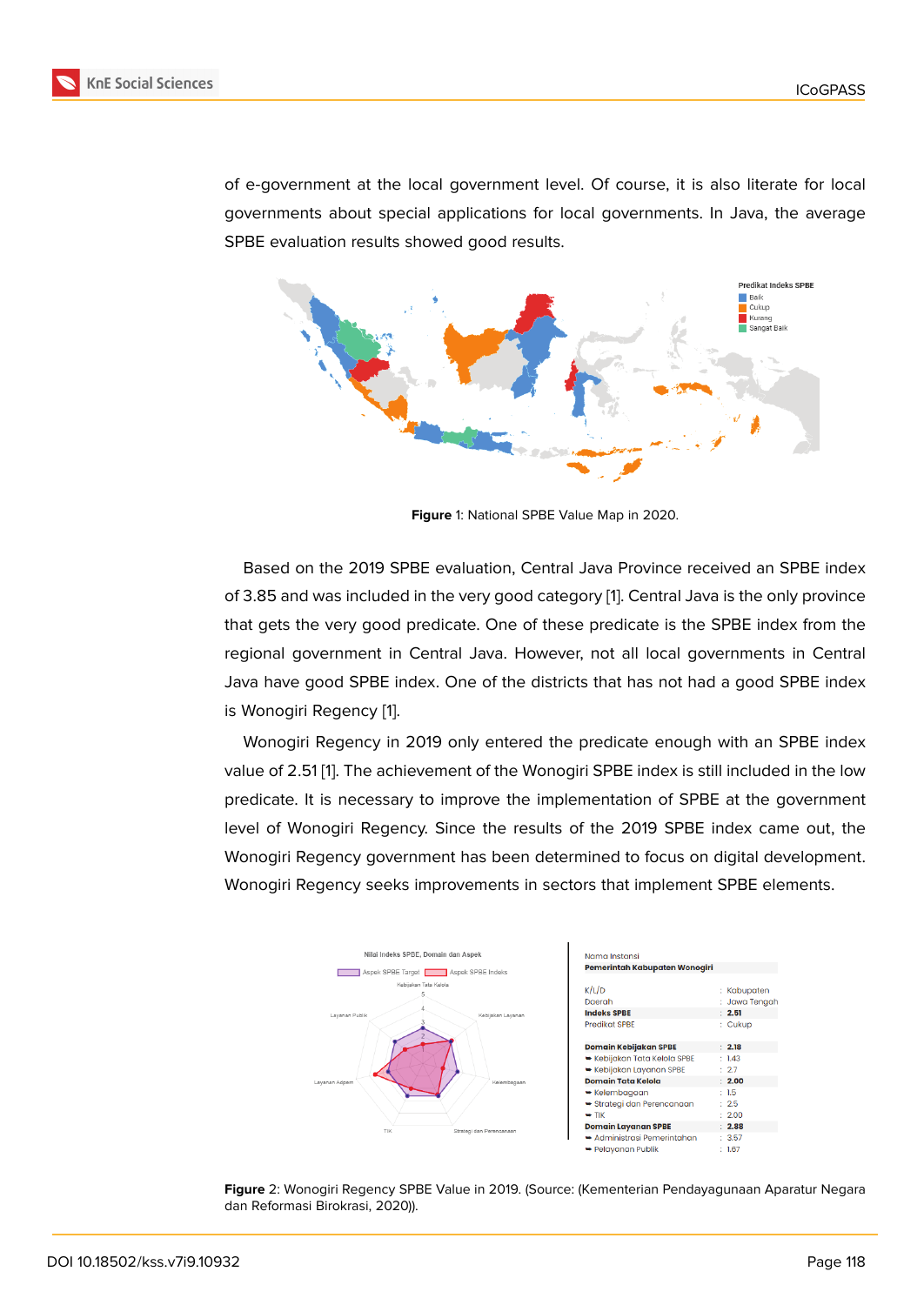In the 2020 Regional Competitiveness Index, the Regency's final score is assessed to cover 4 main aspects, namely the reinforcing environment, human resources, markets and innovation ecosystems, generally having the "MEDIUM" category. Of the 216 districts above, 1 district has a score in the "Very High" category (3.76 - 5), 66 districts have a score in the "High" category (2.51 - 3.75), 71 districts have a score with the " Medium" (1.26 - 2.5) and a total of 78 districts with the category of "Low" (0 - 1.25) The ten districts with the best score sequence are Wonogiri District (3.9179), Kendal District (3.7486), Badung Regency (3.6945), Bogor Regency (3.6715), Semarang Regency (3.6468), Pekalongan Regency (3.6125), Pati Regency (3.6118), Temanggung Regency (3.5529), Banyumas Regency (3.5333), Karanganyar Regency (3.4271)[2]. For the Regional Government at the Regency level, only 1 Regency has a score with the "Very High" category, namely Wonogiri Regency, Furthermore, as many as 16% have a score in the "High" category, 17% have a score in the "Medium" category, 19% ha[ve](#page-8-1) a score in the "Medium" category. Low". There are 200 (two hundred) District Governments that have not mapped the Regional Competitiveness Index [2].

If looks at the references sourced from research on same topic on SPBE, researchers have not found any research results that discuss the challenges of implementing SPBE. The existing research is the rel[at](#page-8-1)ionship between the SPBE index value and local revenue/PAD [3]; Evaluation of SPBE implementation [4] ; readiness of actors in egovernment [5]; assessing readiness for the public sector [6]; more about digital transformation in organizations [7,8] both public and private [9] ; leadership in digital transformation [10]. The to[p](#page-8-2)ic of the challenges of e-government im[ple](#page-8-3)mentation is still very limited, especially at [th](#page-8-4)e local government level. Thus, this pa[per](#page-8-5) focuses on identifying the challenges of implementing SPBE at the local gover[nm](#page-9-0)ent level, especially in Wonogiri Reg[enc](#page-9-1)y.

## **2. Literature Review**

### **2.1. Electronic-Based Government System**

Electronic-Based Government System or SPBE as an enabler of digital transformation [11]. The Electronic-Based Government System (SPBE) is a government administration that utilizes information and communication technology to provide services to SPBE users. The aim is to realize clean, effective, transparent and accountable governance; [rea](#page-9-2)lizing quality and reliable public services; improve the integration and efficiency of SPBE implementation. The SPBE is led by a national SPBE coordination team which has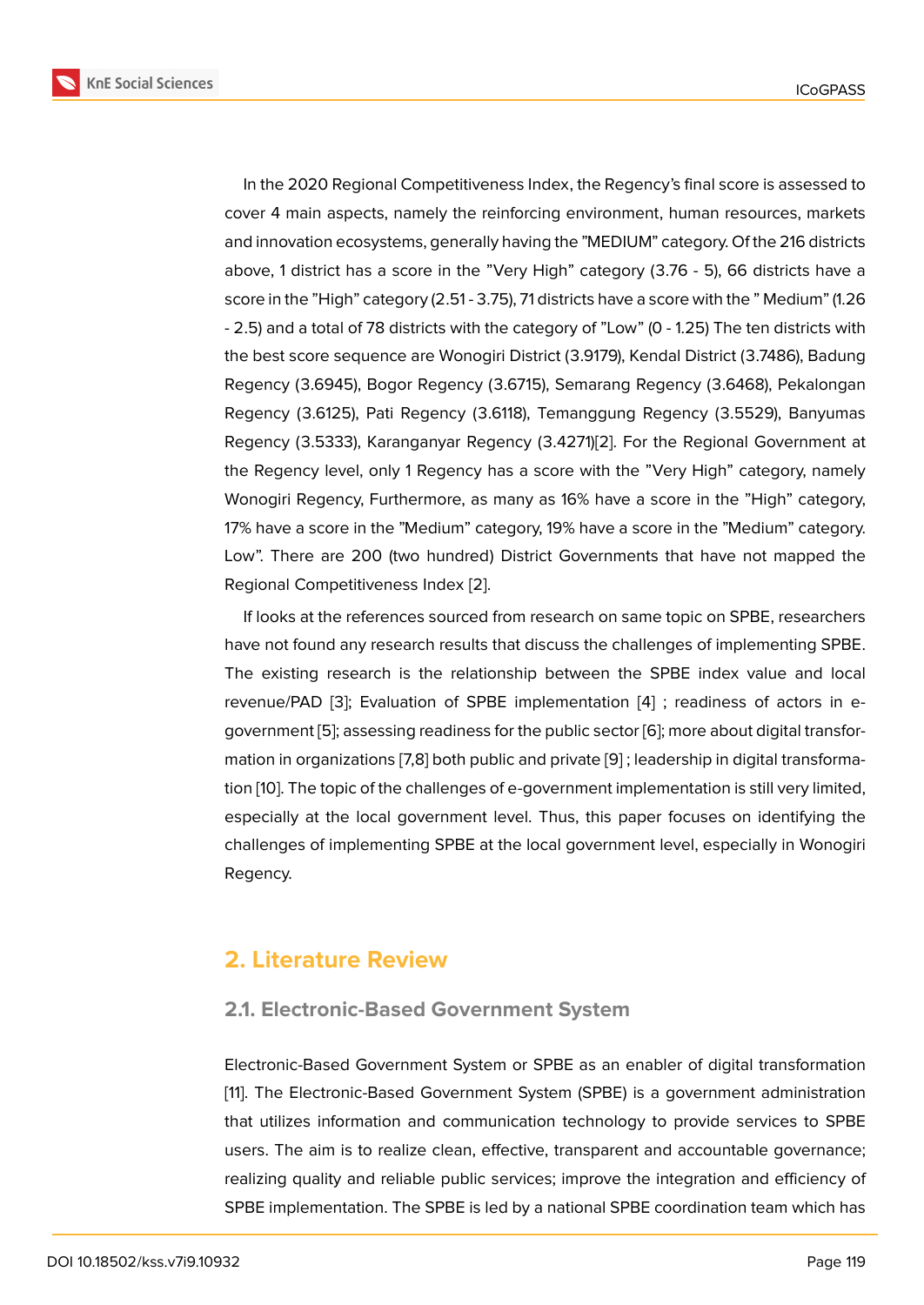the task of coordinating and implementing SPBE policies at central and local government agencies.

## **2.2. Digital Governance**

The world bank defines Digital governance or e-Governance can be defined as the use of information and communication technology by the government to provide the quality information and services to citizens, businesses, voluntary organizations, and other government agencies in an efficient, cost-effective, and convenient manner and to bring transparency, accountability in government functioning to strengthen democracy [12]. Digital governance includes services and processes in any between: Government to government (G2G), Government to person (G2P), and Government to Business (G2B).

The greatest challenge for governments is to meet these new expectations. Govern[me](#page-9-3)nts are adapting public service delivery, policy making, engagement and collaboration approaches to the digital age [13]. New digitally enabled approaches, supported by the necessary changes in the public sector culture, need to be implemented if governments are to successfully meet citizens' and businesses' needs and demands. Ultimately, a transformed public gov[er](#page-9-4)nance should produce outcomes that best meet user needs.



**Figure** 3: Progession towards the digital transformation of goverments. (Source: Based on OECD).

In Indonesia, digital transformation is marked by the shift of public services to digital services. In fact, every year, the central government has audited the Electronic-Based Government System (SPBE) since 2016. Previously, to assess the e-readiness of digitalization of local governments, there were many models developed. The ereadiness model provides measurement results that can be taken into consideration by decision makers to choose what policies are appropriate and improvements that must be made to increase e-readiness [15]. In Indonesia, a similar assessment has also been carried out through the Indonesian eGovernment Rating (PeGI), but since 2016 this assessment has not been carried out anymore and has been replaced with an Electronic-Based Government System (S[PBE](#page-9-5)) index, but the SPBE index focuses more on assessing maturity levels.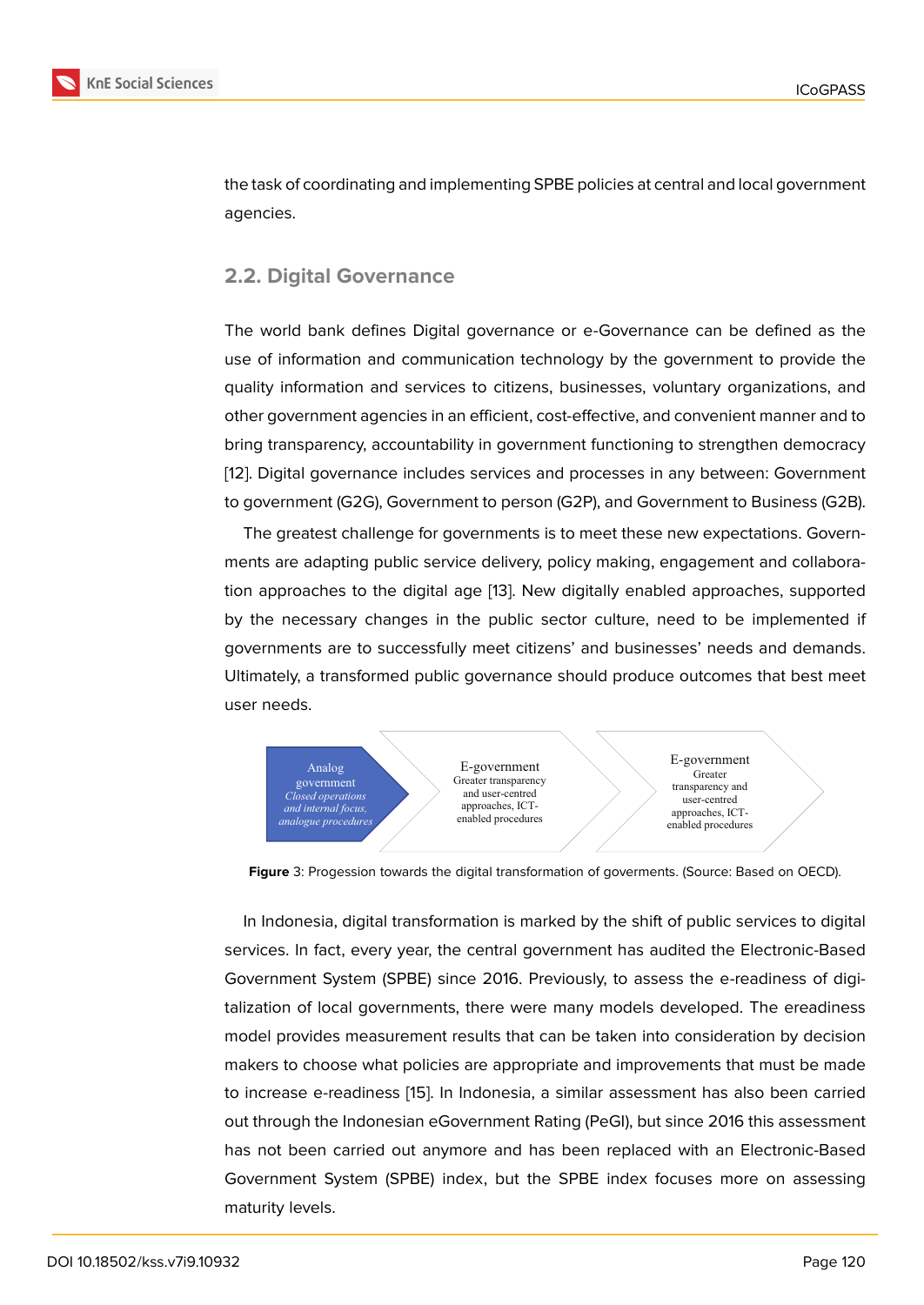Nugroho adopted and modified the STOPE concept (strategy, technology, organization, people environment plus budgeting to analyze the readiness for e-government implementation [16]. Researchers adopted the elements of structure, infrastructure [17] superstructure, and environment [18] to identify the challenges when implementing egovernment.

# **3. Method**

This type of research is a type of qualitative research. The researcher raised this theme starting from the SPBE evaluation phenomenon which every year began to be actively evaluated. The evaluation began in 2019. Researchers collected data from direct interviews with the head of the communication and informatics office of Wonogiri Regency, the head of the Information and Encryption Division of the Wonogiri Regency Communication and Information Office, and the national SPBE Audit Supervisor. The number of informants is 3 (three) informants with the determination of informants based on purposive techniques. Researchers appointed informants who have knowledge and competence and are in accordance with the field in the implementation of SPBE at the Wonogiri Regency Government level. After the interview data has been obtained, it is then processed and analyzed. The analysis uses qualitative data analysis techniques [19]. The stages of analyzing qualitative data are (1) classifying primary data, namely the results of interviews are grouped based on environmental readiness, structural readiness, infrastructure readiness, and superstructure readiness; (2) identify unpre[par](#page-10-0)edness per dimension; (3) analyzing the challenges of implementing SPBE in terms of unpreparedness per dimension, both environmental, structure, infrastructure, and superstructure dimensions.

# **4. Results and Discussion**

The implementation of SPBE can be seen in 4 (four) dimensions, namely the implementation in terms of environmental dimensions, structural dimensions, infrastructure dimensions, and superstructure dimensions. First, the environmental dimension analysis includes geographical conditions, topographic conditions, climatological conditions, land use conditions, potential conditions for regional development, and conditions of disaster-prone areas. These conditions affect the implementation of SPBE.

Wonogiri Regency is a regency in the southern region of Central Java Province with an area of 190,432 Ha or 5.85% of the total area of Central Java Province. Wonogiri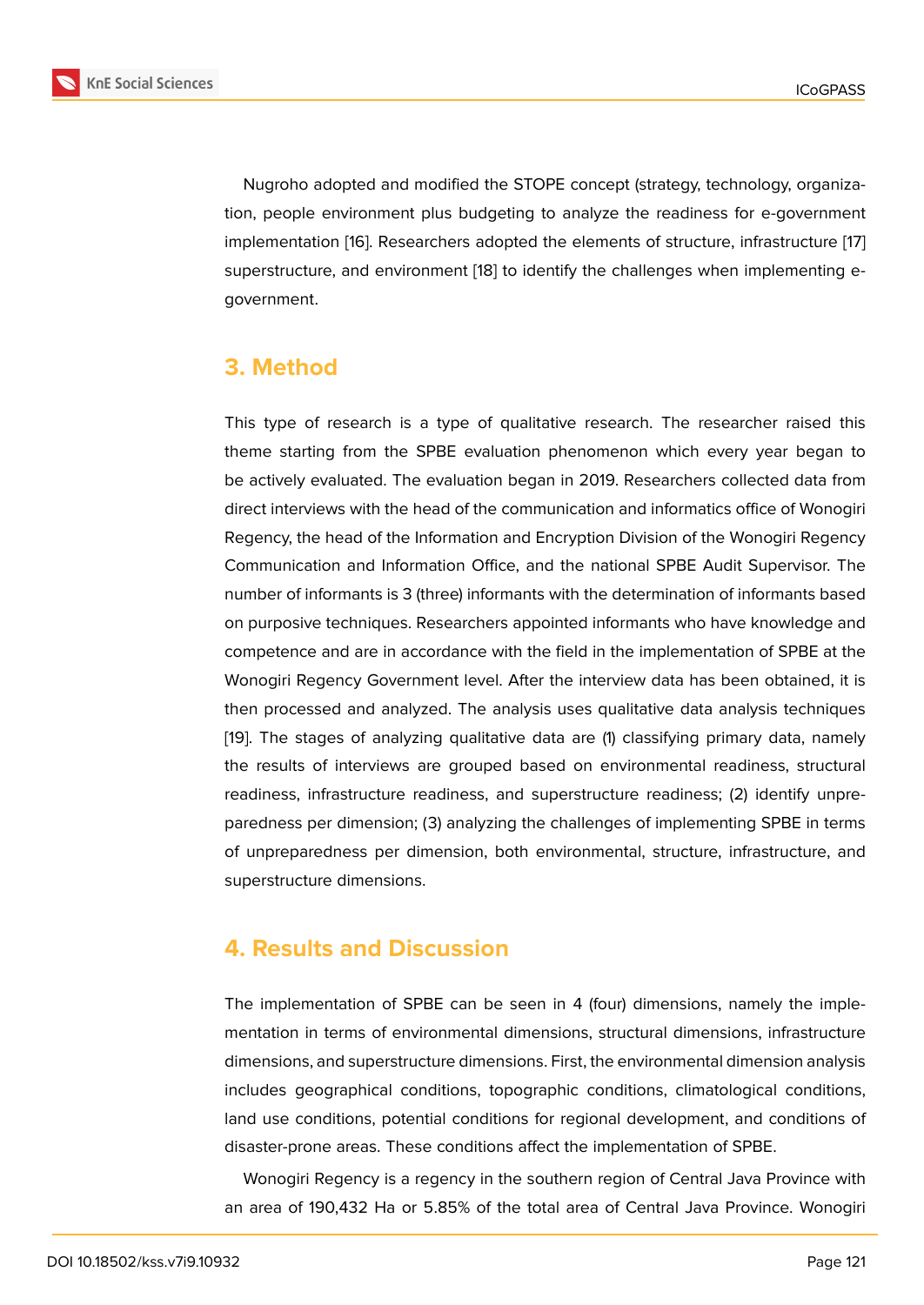Regency is divided into 25 sub-districts consisting of 251 villages and 43 sub-districts, as well as 2,306 hamlets/neighborhoods. The topography of Wonogiri Regency is mostly hilly, with 20% of the area consisting of limestone hills, especially those in the southern region of Wonogiri Regency. This makes it difficult to access the internet or many blank areas. On the other hand, Wonogiri Regency has a tropical climate with 2 seasons, namely the rainy season and the dry season which alternate throughout the year. Even though there is a rainy season, the drought lasts longer. So that Wonogiri Regency is more prone to disasters in landslides and droughts. SPBE programs are more about providing internet and realizing a system that can minimize drought in Wonogiri Regency.

*Second*, dimensional analysis of the structure. The sub-dimensions analyzed are the analysis of the quality of human resources in the region, the analysis of the quality of human resources in the Wonogiri district government, and the analysis of regional financial capacity. Human resources in the area related to the number of ICT communities are in good condition, where there are MGMP Community, KKG, Education and Learning Content Development Team, Regional Coordinator Creative Team, Sub District Creative Team, Digital School Piloting. There are two digital startups in the area, namely Go Sukses and Regar Sport. There are also 5 (five) universities. Wonogiri Regency encourages 600 students to get scholarships and then they can contribute to the Wonogiri area.

However, in terms of employee human resources, there are still limited human resources with an ICT education background, only 1.28% [20]. For the ownership of a laptop/computer for work, the majority use a personal laptop. There is no available SOP on government data protection yet. Even though this SOP is important in today's digital era. A lot of digital data is misused. Meanwhile, in di[gita](#page-10-1)l applications, there are still many applications that are not yet interoperable, so many applications stand alone.

Wonogiri district's financial capacity is still limited. The percentage of Regional Original Income Value to Total Regional Revenue still reaches 12.06%. Wonogiri Regency is still very dependent on funding from the central government. The limited PAD makes the SPBE budget also limited. The allocation for SPBE awaits from the central finance. In order to increase the 2020 SPBE index, the budget for SPBE increased with details of internet spending of IDR 1,305,114,000, application program spending of IDR 367,745,000, and computer capital expenditure of IDR 7,461,054,500 for a total of IDR 9,420,802,000 [21].

Alternative funding for e-governance programs can be through CSR. However, in Wonogiri, the C[SR t](#page-10-2)rack record has not been recorded in the system. Wonogiri Regency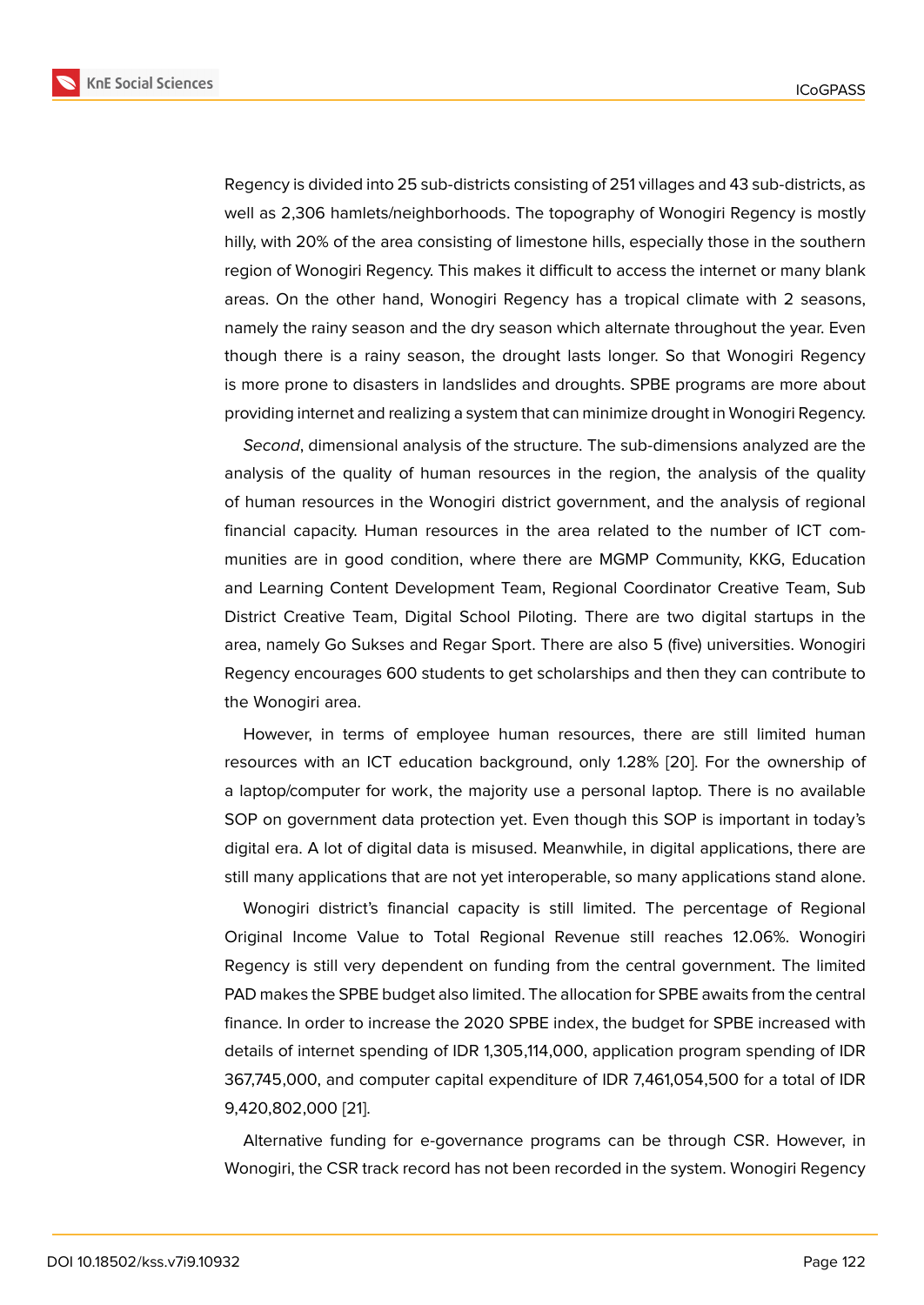



can collaborate with CSR in Wonogiri to implement SPBE. In 2021, there will be 133 CSR programs from Bank Jateng worth Rp. 8,455,000,000.

*Third,* analysis of infrastructure dimensions. The sub-dimensions analyzed are analysis of physical infrastructure, analysis of digital infrastructure, and analysis of Social infrastructure. A total of 70.71% of the total length of the road is in good condition. Completeness of the road such as signage is still not entirely there. Meanwhile, digital infrastructure is still limited where 4G networks still cover 26-50%. In the health sector, out of 9 hospitals, only 6 hospitals are connected to an electronic/online service system. The digital infrastructure of Wonogiri Regency is in good condition including the availability of wireless for the public, almost 100% of residents have been covered by electricity except for 1 village because access to electricity facilities is difficult; power outages are rare; and almost all private and public schools have internet access.

While social infrastructure, the availability of public open space in the RW; community hall; sports facilities; and public libraries. Social infrastructure that is still not maximized is the library and reading park at the village level. This community learning activity center already exists but is not accessible due to the lack of care and maintenance.

*Fourth,* the analysis of the superstructure includes analysis of regional policies, analysis of regional institutions, and analysis of regional community organizations. Wonogiri Regency has issued a Regent's Regulation on the Smart City Council and a Regional Head's Regulation on the Regional Smart City Implementation Team. Smart city policies that do not yet exist are the smart city master plan; local regulations (Perda) Smart City; A development vision that is in line with the vision of the RPJMD; ensuring the sustainability of the smart city program; and a mechanism for evaluating and appreciating the performance of the apparatus and organizations that excel in implementing the smart city program. However, there is no regional smart city SOP yet.

Based on the analysis of the conditions of SPBE implementation, it can be seen the challenges in implementing SPBE in Wonogiri Regency. The challenges are divided by dimension are as follows. The challenge in the environmental dimension is that the topography of Wonogiri Regency is hilly and wide so that there are blankspot areas in villages that have no hills.

The challenges of the structural dimension include (1) the low level of human resources in the programming field; (2) limited ICT volunteers; (3) each employee's laptop/computer; (4) there is no SOP on government data protection; (5) virtual offices and online work are still a difficult thing to do; (6) the percentage of the value of local revenue to total regional income is low (12.06%); (7) Last Year's Budget Financing Surplus Value (SILPA) was high; (8) SCR has not been systematically recorded even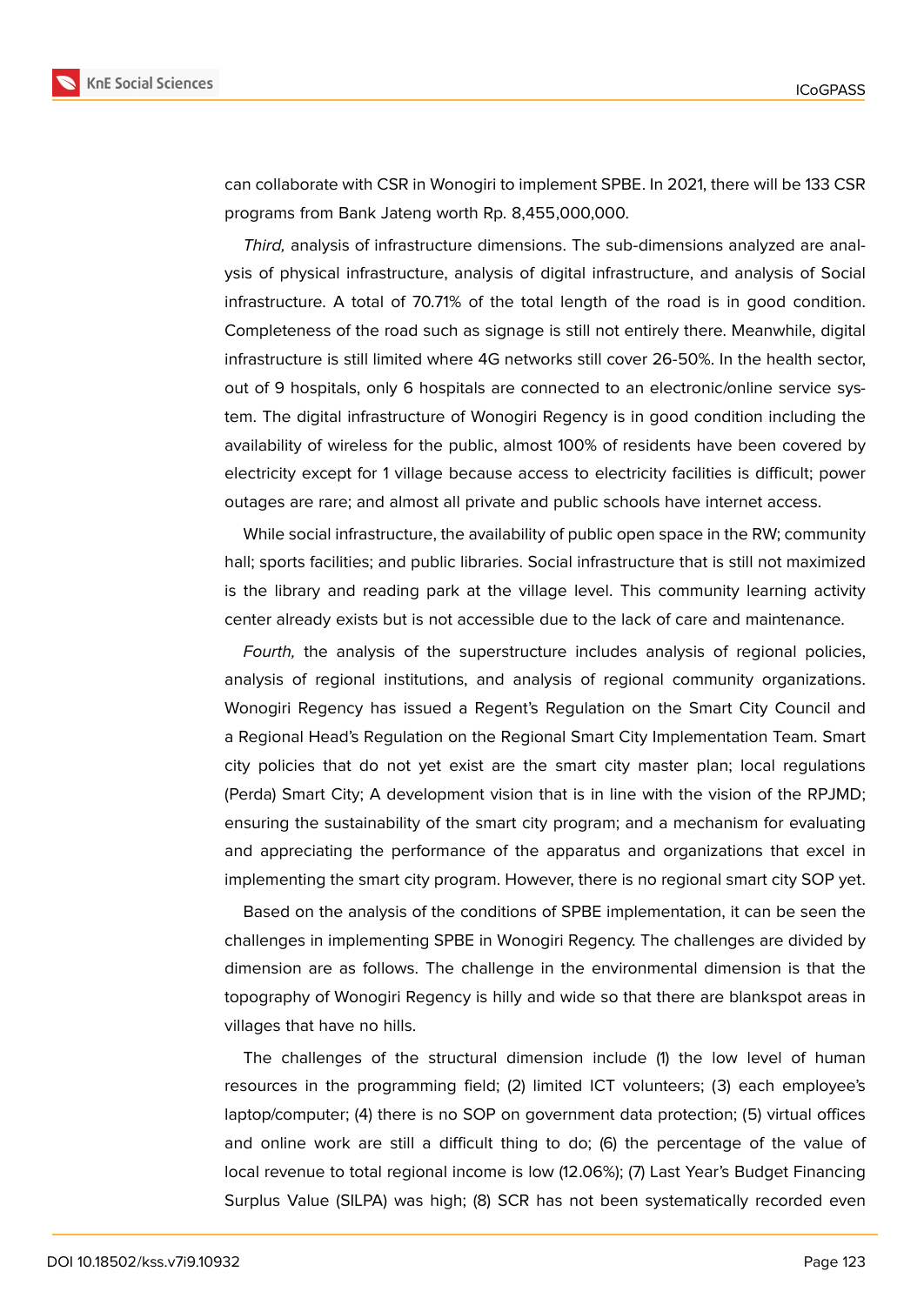though there are many factories and private companies. On the other hand, the Human Resources aspect of Wonogiri in my national competitiveness index report was ranked first (Kemenristek & Brin, 2020). There are two regions that are classified into regions with very high competitiveness category. The two regions that have a score above 3.76 are Karanganyar Regency (4,1042) and Wonogiri Regency (3.8333) (Kemenristek & Brin, 2020). When viewed from the competitiveness of human resources, the people of Wonogiri can compete with other regions. This shows that technological change can actually be adopted quickly if given to the Wonogiri community. So it can be interpreted that the Wonogiri community can quickly adapt to technological changes.

The challenges of the physical infrastructure dimension include (1) the lack of analytical cctv cameras, only 1 (one) camera at the crossroads; (2) lack of medical equipment so that people are still limited in accessing health needs, not yet integrated health information systems and other information systems. There are only 6 hospitals that are connected to the online service system (66%). (3) The facilities for the 4G/3G network area are still limited. But on the other hand, road conditions throughout Wonogiri Regency are in good condition.

The challenges of the superstructure dimension include regional policy challenges, regional institutional challenges, and regional community organization challenges. The challenges of the superstructure dimensions include (1) the absence of a regional smart city master plan; (2) there is no integrated policy on e-government. However, in fact the implementation of SPBE carried out by central and regional agencies does not yet have the spirit of integration [21].

## **5. Conclusions**

The 2020 SPBE index for Wonogiri Regency reached 2.79. The SPBE index of Wonogiri Regency is included in the sufficient category. The Wonogiri SPBE index shows that there are still many challenges in regional conditions that can be turned into opportunities and then overcome with the right strategy so that the Wonogiri SPBE index can continue to advance.

The challenges in conducting SPBE in Wonogiri Regency include the challenges of the environmental dimension, namely the challenges of the topography of Wonogiri in the form of hills and 25 sub-districts spread over a large area.

The challenges of the structural dimension include (1) limited human resources in the field of programmers; (2) limited ICT volunteers; (3) most of the laptops/computers for work are privately owned; (4) there is no SOP on government data protection; (5) virtual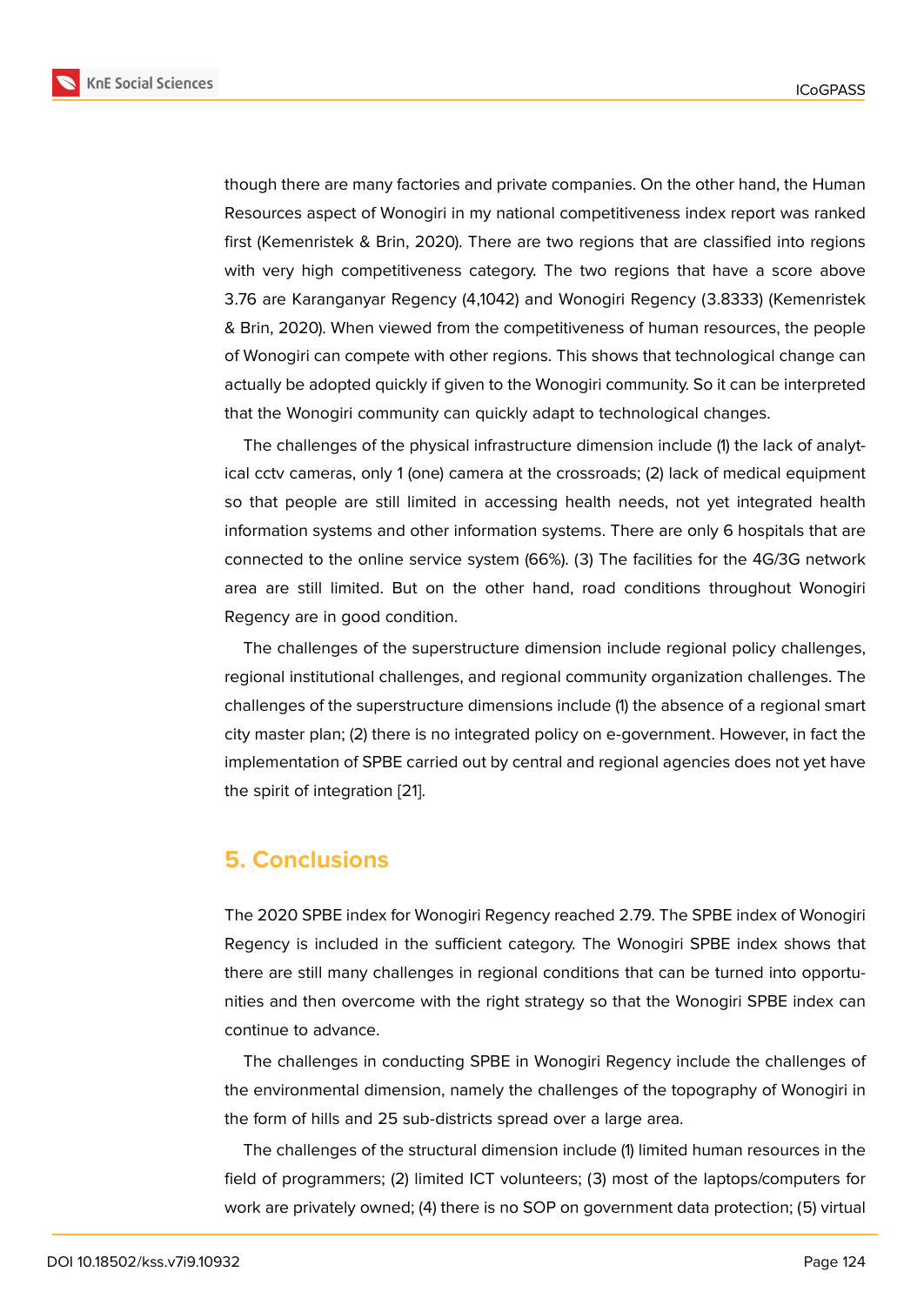

offices and online work are still a difficult thing to do; (6) the percentage of the value of local revenue to total regional income is low (12.06%); (7) Last Year's Budget Financing Surplus Value (SILPA) was high; and (8) SCR has not been systematically recorded.

The challenges of the infrastructure dimension include (1) the lack of analytical CCTV cameras, (2) the unintegrated health information system and other information systems. There are only 6 hospitals that are connected to the online service system (66%). (3) The facilities for the 4G/3G network area are still limited.

The challenges of the superstructure dimension include (1) the absence of a regional smart city master plan; (2) there is no integrated policy on SPBE.

# **References**

- <span id="page-8-0"></span>[1] Ministry of State Apparatus Empowerment and Bureaucratic Reforms. Monitoring dan evaluasi SPBE. Jakarta, Indonesia; Ministry of State Apparatus Empowerment and Bureaucratic Reforms; 2020.
- <span id="page-8-1"></span>[2] Ministry of Research, Technology, and Higher Education. Laporan indeks daya saing daerah tahun 2020. Jakarta, Indonesia; 2020. Available from: https://indeksinovasi.brin.go.id/upload/cms/informasi\_23\_1616064023.pdf
- <span id="page-8-2"></span>[3] Hanum Y. Keterkaitan nilai indeks sistem pemerintahan berbasis elektronik dengan pendapatan asli daerah. Jurnal Ilmiah Ekonomi Bisnis. 2020;25(2):136–142. Available from: https://doi.org/10.35760/eb.2020.v25i2.2596
- <span id="page-8-3"></span>[4] Choucri N. Global e-readiness: For what? E-business a research and education initiative at the MIT Sloan School of Management. Paper presented at: Massachusetts Institute of Technology Digital Conference; 2003 Apr 11-13; Cambridge, United States.
- <span id="page-8-4"></span>[5] Nugroho RA, Purbokusumo Y. E-government readiness: Assessment of the readiness of main actor for e-government implementation in Indonesia. Jurnal Ilmu Pengetahuan & Teknologi Komunikasi. 2020;22(1):7-17. http://dx.doi.org/10.33164/iptekkom.22.1.2020.1-17
- <span id="page-8-5"></span>[6] Adjei-Bamfo P, Domfeh KA, Bawole JN et al. An e-government framework for assessing readiness for public sector e-procurement in a lower-middle income country. Information Technology for Development. 2020;26(4):742–761. https://doi.org/10.1080/02681102.2020.1769542
- [7] Gerald C. Kane, Doug Palmer, Anh Nguyen Phillips, David Kiron, And Natasha Buckley. Aligning the organization for its digital future. Sloan Review; July 26, 2016. Available from: https://sloanreview.mit.edu/digital2016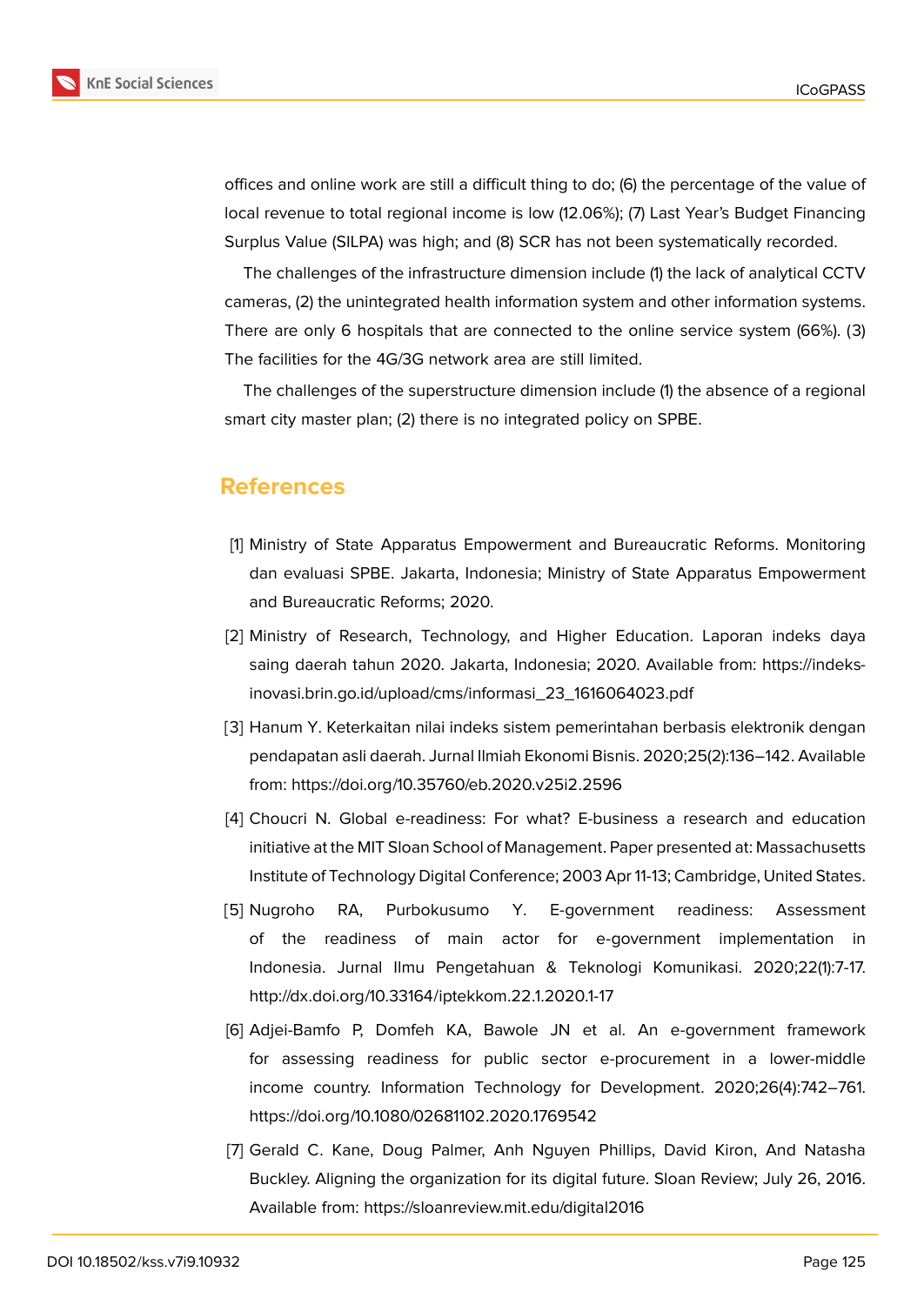- [8] Mazzone,Dominic. Digital or death: Digital transformation: The only choice for business to survive. Kanada, Smashbox Consulting; November 3, 2014. Available from: http://www.smashboxconsulting.com
- [9] Nadeem, Ayesha; Abedin, Babak; Cerpa, Narciso; & Chew, Eng. Editorial: Digital transformation & digital business strategy in electronic commerce—The role of organizational capabilities. Journal of Theoretical and Applied Electronic Commerce Research. 2018;13(2):1- 8. http://dx.doi.org/10.4067/S0718-18762018000200101
- <span id="page-9-0"></span>[10] Vickers F, Zes D, Moreno J et al. Leaders for a digital transformation. Korn Ferry Institute; August 16, 2016. Available from: https://www.kornferry.com/content/dam/kornferry/docs/article-migration/Korn-Ferry-Institute\_Leaders-for-a-digital-transformation-v2.pdf
- <span id="page-9-2"></span><span id="page-9-1"></span>[11] Kementerian Pendayagunaan Aparatur Negara dan Reformasi Birokrasi. Tentang SPBE. Jakarta: Kementerian Pendayagunaan Aparatur dan Reformasi Birokrasi; 2021. Available from: https://spbe.go.id/tentang#:∼:text=SPBE%20merupakan%20singkatan %20dari%20Sistem,memberikan%20layanan%20kepada%20Pengguna%20SPBE
- [12] Microsave Consulting. Digital governance: Ideas and lessons from India. India: Microsave consulting;May 6, 2020. Available from: https://www.microsave.net
- <span id="page-9-3"></span>[13] OECD. Digital government review of Brazil: Towards the digital transformation of the public sector. Paris: OECD; 2018. Available from: https://doi.org/10.1787/9789264307636-en
- <span id="page-9-4"></span>[14] OECD. Recommendation of the council on digital government strategies. Paris: OECD; 2014. Available from: https://www.oecd.org/gov/digitalgovernment/Recommendation-digital-governmentstrategies.pdf
- [15] Musa, Mohammed Raji. E-readiness assessment tool for local authorities: A pilot application to Iraq. The American University in Cairo, School of Global Affairs and Public Policy; 2010. Available from: https://citeseerx.ist.psu.edu/viewdoc/ download?doi=10.1.1.1020.4816&rep=rep1&type=pdf
- <span id="page-9-5"></span>[16] Nugroho RA. Analysis of the e-readiness model for the implementation of egovernment. Masyarakat Telematika Dan In[formasi: Jurnal Penelitian Teknologi](https://citeseerx.ist.psu.edu/viewdoc/download?doi=10.1.1.1020.4816&rep=rep1&type=pdf) [Informasi dan Komunikasi. 2020;11\(1\):55-65. https://d](https://citeseerx.ist.psu.edu/viewdoc/download?doi=10.1.1.1020.4816&rep=rep1&type=pdf)oi.org/10.17933/mti.v11i1.171
- [17] Erkut B. From digital government to digital governance: Are we there yet? Sustainability. 2020;12(3):854-860. https://doi.org/10.3390/su12030860
- [18] Kuldosheva G. Challenges and opportunities of digital transformation in the public sector in transition economies: Examination of the case of Uzbekistan. Journal Digital